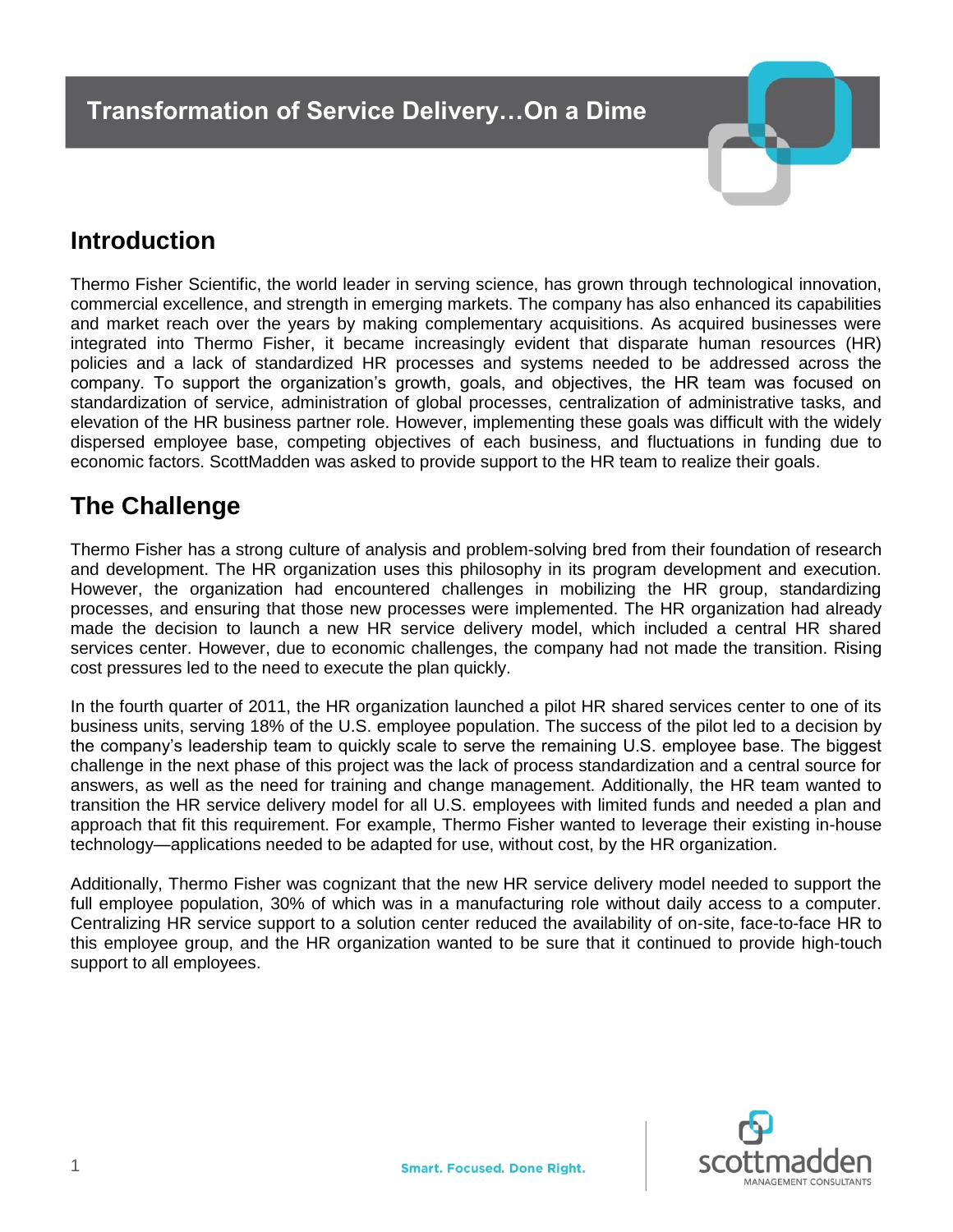## **How We Helped**

The ScottMadden team leveraged its deep experience in HR service delivery to create and manage the overall project plan and to lead the Thermo Fisher project team through key decisions and milestones in the transformation. During this 10-month project, ScottMadden provided guidance, oversight, and resources on the following project objectives:

- Project design and management
- Organizational and staffing changes
- Policy harmonization and process standardization
- Knowledgebase development and launch
- Communications, marketing, and change management
- Training content development and delivery
- Go-live and stabilization support



ScottMadden started by developing and defining a detailed project plan, leveraging our standard implementation approach, based on Thermo Fisher's required timeline and internal resources. We organized a core team made up of client representatives to lead each work stream and provided each team lead with the framework to execute the plan. Where necessary, ScottMadden customized the approach. For example, Thermo Fisher needed to leverage the existing employee intranet as the portal

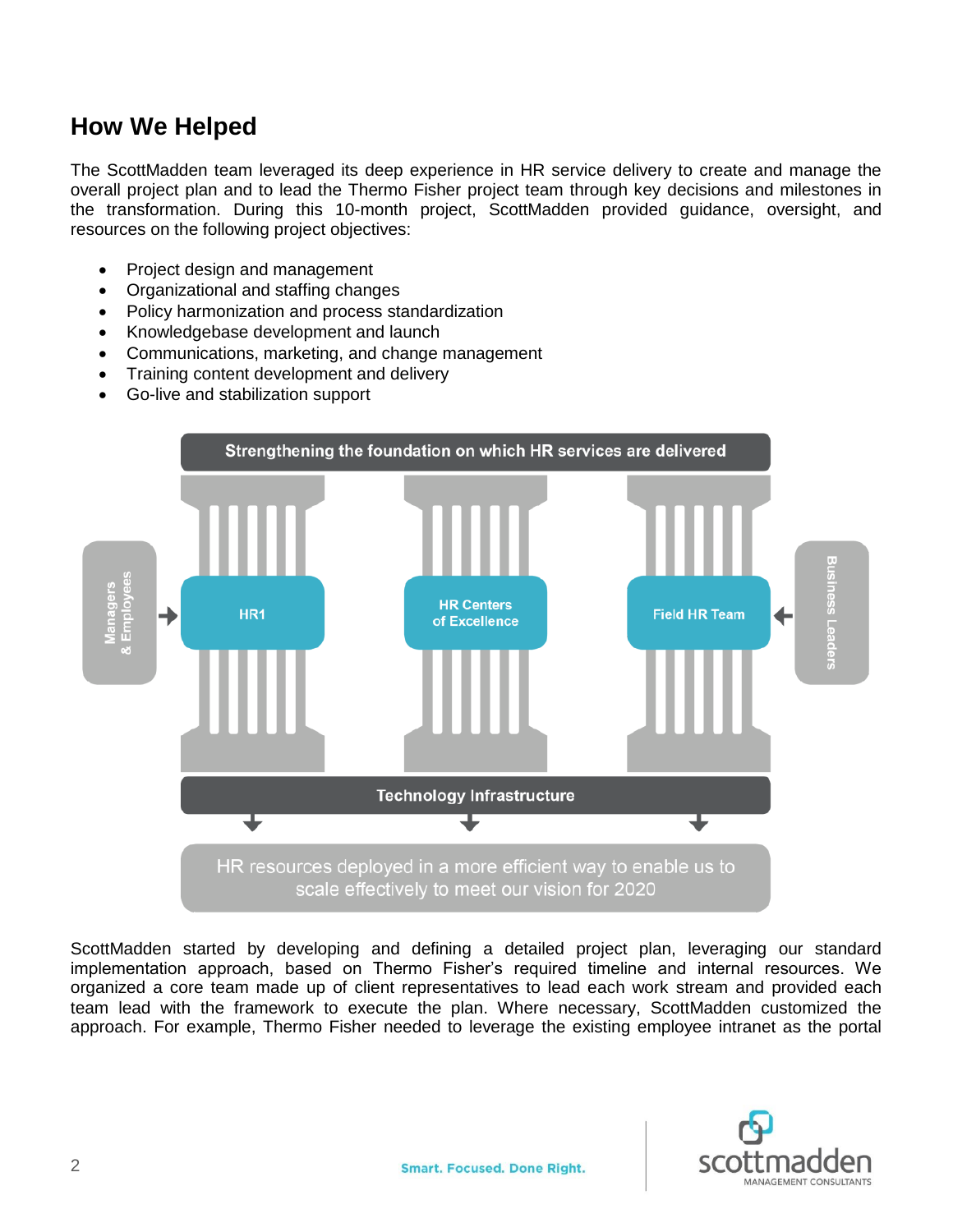and knowledgebase in their HR service center, and we worked with the core team to build these requirements into the implementation.

Once the necessary organization was in place, the work streams were launched. Each leader was responsible for their part of the project plan, and the work streams were coordinated by ScottMadden and the core team. Thermo Fisher involved roughly 60 HR employees in the implementation team, as these subject matter experts were called on to contribute to process redesign workshops, portal content, training, and change management efforts. The teams were virtual due to the representation from many Field HR and Center of Excellence (COE) members located across the United States.

Since the HR organization was dispersed across the many business locations of Thermo Fisher, a key focus for ScottMadden during this project was to drive change management through more face-to-face interaction. Over the course of the implementation, HR leadership brought together the HR community to participate in process workshops and pre-launch, two-day training sessions. The "road show" training covered process changes with the HR service center launch and associated role and responsibility changes with Field HR and in COEs. These sessions, attended by 240 individuals, were viewed as a valuable way for the HR community to learn and network in the changing service delivery landscape.

Through the launch of the service center and during the stabilization phase, ScottMadden provided support in process, operations, and communication stabilization, helping Thermo Fisher's employees and the HR community adapt to the new service delivery model.

## **Results**

With assistance from ScottMadden, Thermo Fisher met the short implementation timeline and launched the new HR shared services center for all employees in July 2012. This go-live showcased 21 harmonized policies and 61 standardized processes. In coordination with the HR service center, a new HR portal, through the company intranet, was launched to allow employees' access to readily available information and to initiate service requests. The new HR portal included 165 employee-facing pages.

ScottMadden also helped Thermo Fisher focus on defining the role of the HR business partner in the HR transformation. This role needed to be promoted and defined within the field, so part of ScottMadden's support focused on this critical component in the service delivery transformation. Thermo Fisher developed plans to assess competencies and skill sets of their strategic HR staff and to execute the assessment and development of these team members in the coming months.

Both the ScottMadden team and Thermo Fisher leadership were pleased with the successful HR transformation. Mark White, Vice President of HR Operations at Thermo Fisher Scientific, said, "We could not have done it without ScottMadden."

Thermo Fisher will continue to optimize the services offered through their HR service center, focusing on metrics, customer service scores, and ongoing continuous improvement. They are looking to expand on their efficiencies in HR service delivery through implementation of further offerings in employee and manager self-service in the years to come.